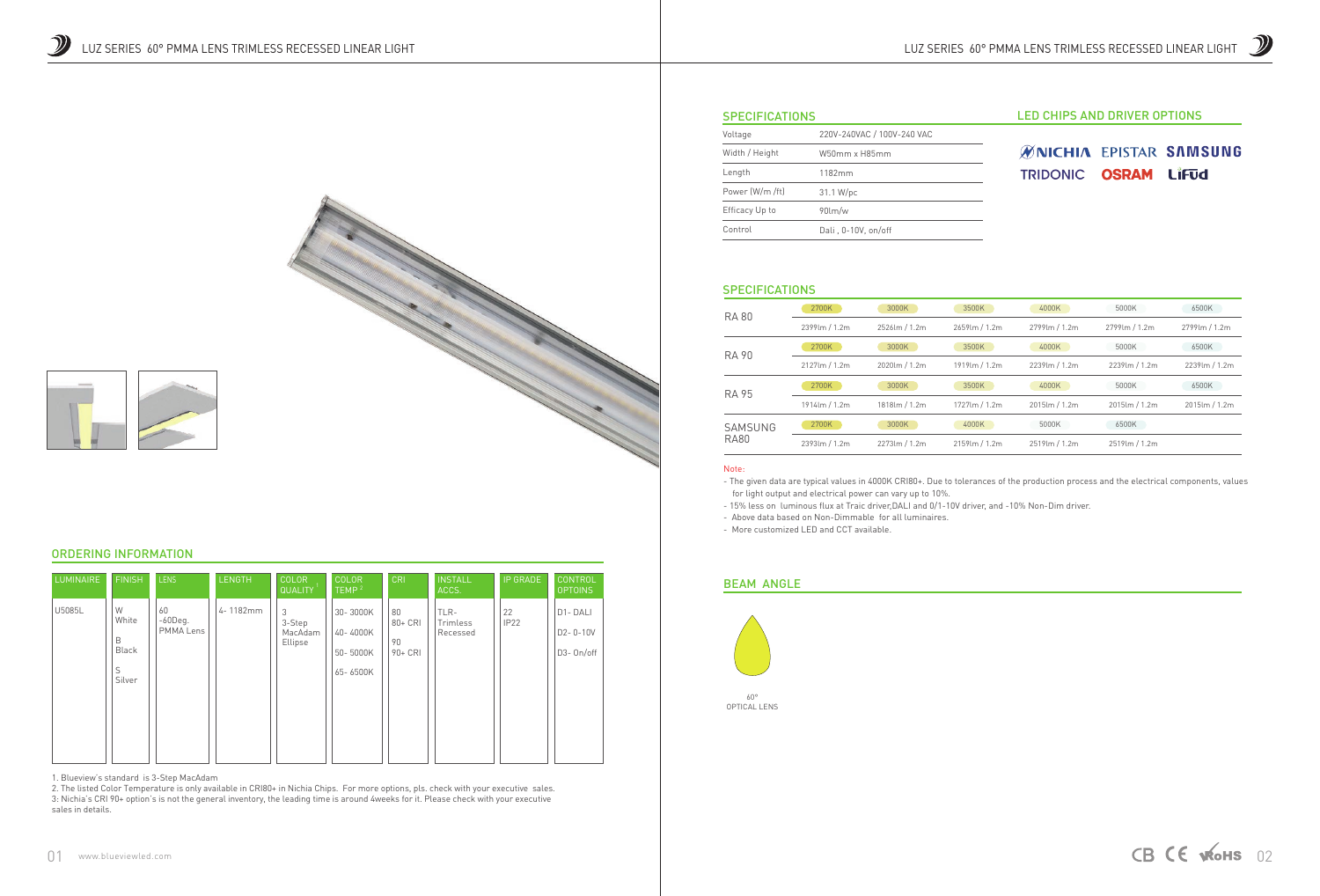# **ACCESSORIES**



### **RANGE OF APPLICATIONS**

General or local lighting in Office, Educational Instituions, Conference Rooms and many other workspaces.

### **ELECTRIC GEAR**

Constant current 0-10V / DALI / Non-dim dirvers, Setable white, Dual white / Dime2Warm, DMX, PWM lighting solution available.

# **INSTALLATION**



LUZ Series is linear LED lighting fixture that features a Down lighting. It's mostly simulating the natural lighting enviroment. Fixture features 80+ or 95+ Ra LEDs. White color from 2700K to 6500K. Dimmable driver available in Dali, 0/1-10V,DMX, PWM type. Fixture lengths are available in 2ft,4ft,5ft and 8ft, and custom lengths are available in 19.6ft.

- $\blacktriangleright$  PC diffuser Mostly simulating thenatural lighting
- Sus-Pendant, Ceiling/Wall Mounted, Trimless Recessed installation
- $\triangleright$  Designed and engineered with the architectural specifier in mind
- $\blacktriangleright$  Refined construction and classic linear illumination

4) Mud the bracket with ceiling together, and peel the protection film on the lens after the installation. Clean the luminaire if there is some dust/mud left on the lens.

#### **DIMENSION**

Trimless Recessed









Unit:mm[in]



Trimless Recessed Kit

# INSTALLATION

# **Caution: Turn off power to electrical box before installing!**